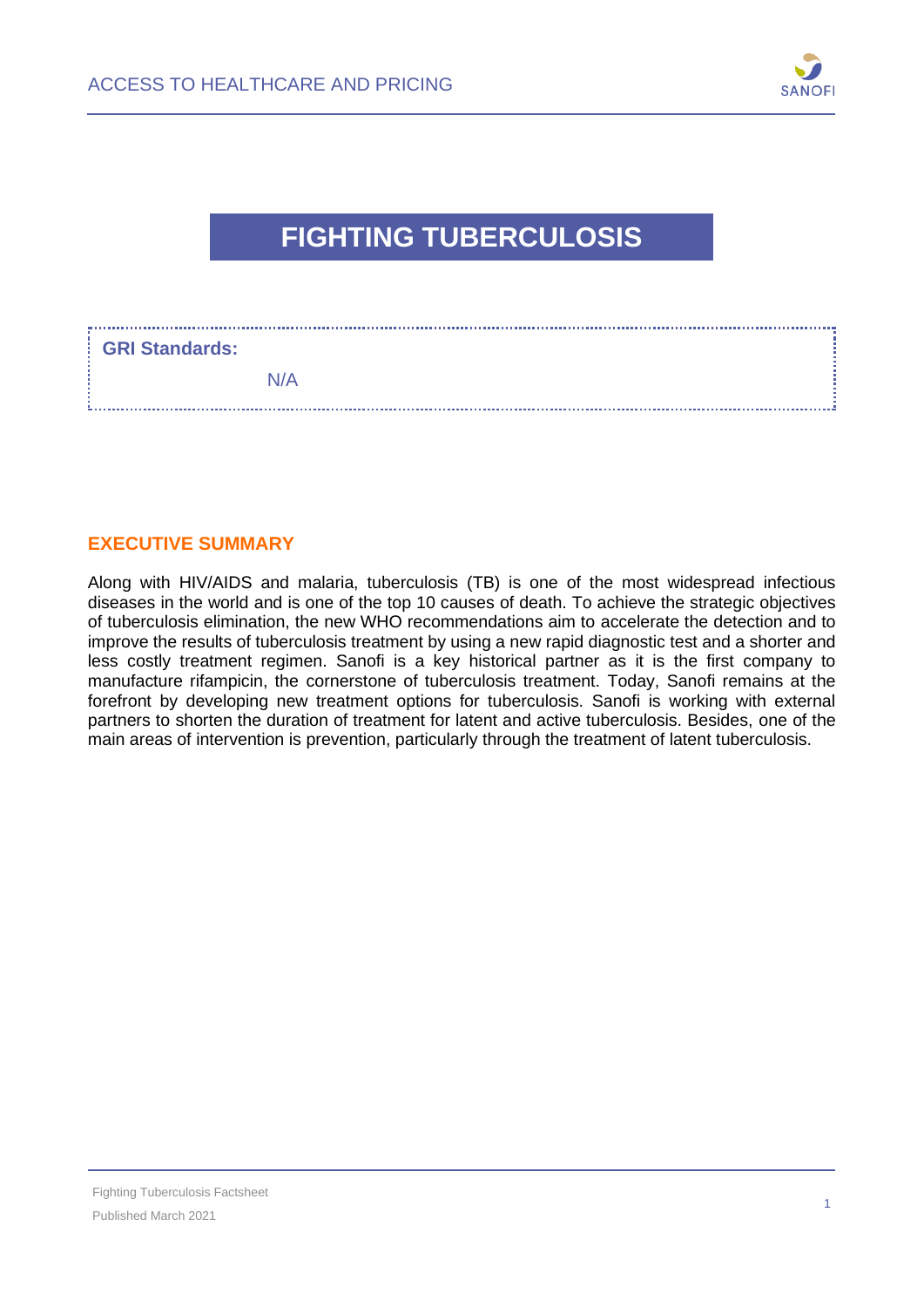# **TABLE OF CONTENTS**

| 1.1. The End TB Strategy: A global strategy to end the global TB epidemic 3 |  |
|-----------------------------------------------------------------------------|--|
| 1.2. Major challenges to simplify treatment and fight resistant strains 4   |  |
|                                                                             |  |
|                                                                             |  |
|                                                                             |  |
|                                                                             |  |
|                                                                             |  |
| 3.4. Improving educational efforts on Latent Tuberculosis infection6        |  |

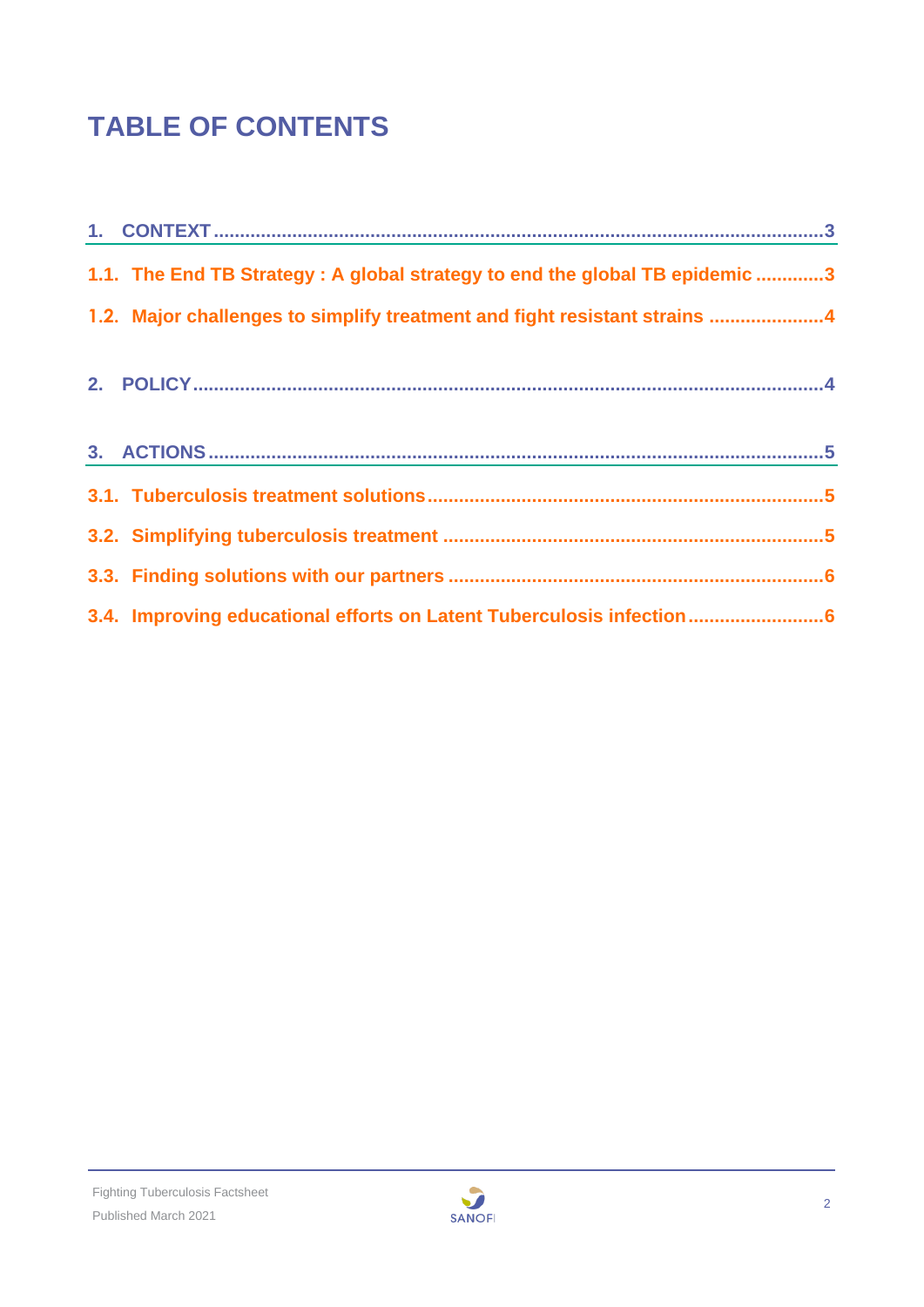# <span id="page-2-0"></span>**1. CONTEXT**

Along with HIV/AIDS and malaria, tuberculosis (TB) is one of the most widespread infectious diseases in the world. This contagious disease, caused by the bacterium *Mycobacterium tuberculosis*, is spread through respiratory droplets. In 2019, there were:

- 10 million new cases, most of TB cases were in South-East Asia (44%), Africa (25%) and the Western Pacific (18%).
- 1.2 million TB deaths among HIV-negative people and an additional 208 000 deaths among HIV-positive people, the vast majority of them in low- and middle-income countries<sup>1</sup>.



#### **Figure 1: Estimated TB Incidence Rates, 2019**

*SOURCE WHO : GLOBAL TUBERCULOSIS REPORT 2020, FIG. 4.4, PAGE 35 <https://www.who.int/publications/i/item/9789240013131>*

In addition, a quarter of the world's population - currently estimated to affect 1.7 billion people worldwide - is infected with latent TB: they have no symptoms, are not contagious and most do not know they are infected. Without treatment, 5 % to 15 % of these people – 85 million to 170 million people globally – will develop active TB, the form which makes people sick and can be transmitted from person to person.

<span id="page-2-1"></span>HIV infection makes people up to 37 times more likely to fall ill with the active disease.

# **1.1. The End TB Strategy: A global strategy to end the global TB epidemic**

In May 2014, the World Health Assembly adopted a resolution on a End TB Strategy and sets ambitious targets, i.e., reducing TB deaths by 90 % and decreasing new cases by 80 % between 2015 and 2030.



<sup>1</sup> WHO, Global Tuberculosis Report 2020[: https://www.who.int/tb/publications/global\\_report/en/](https://www.who.int/tb/publications/global_report/en/)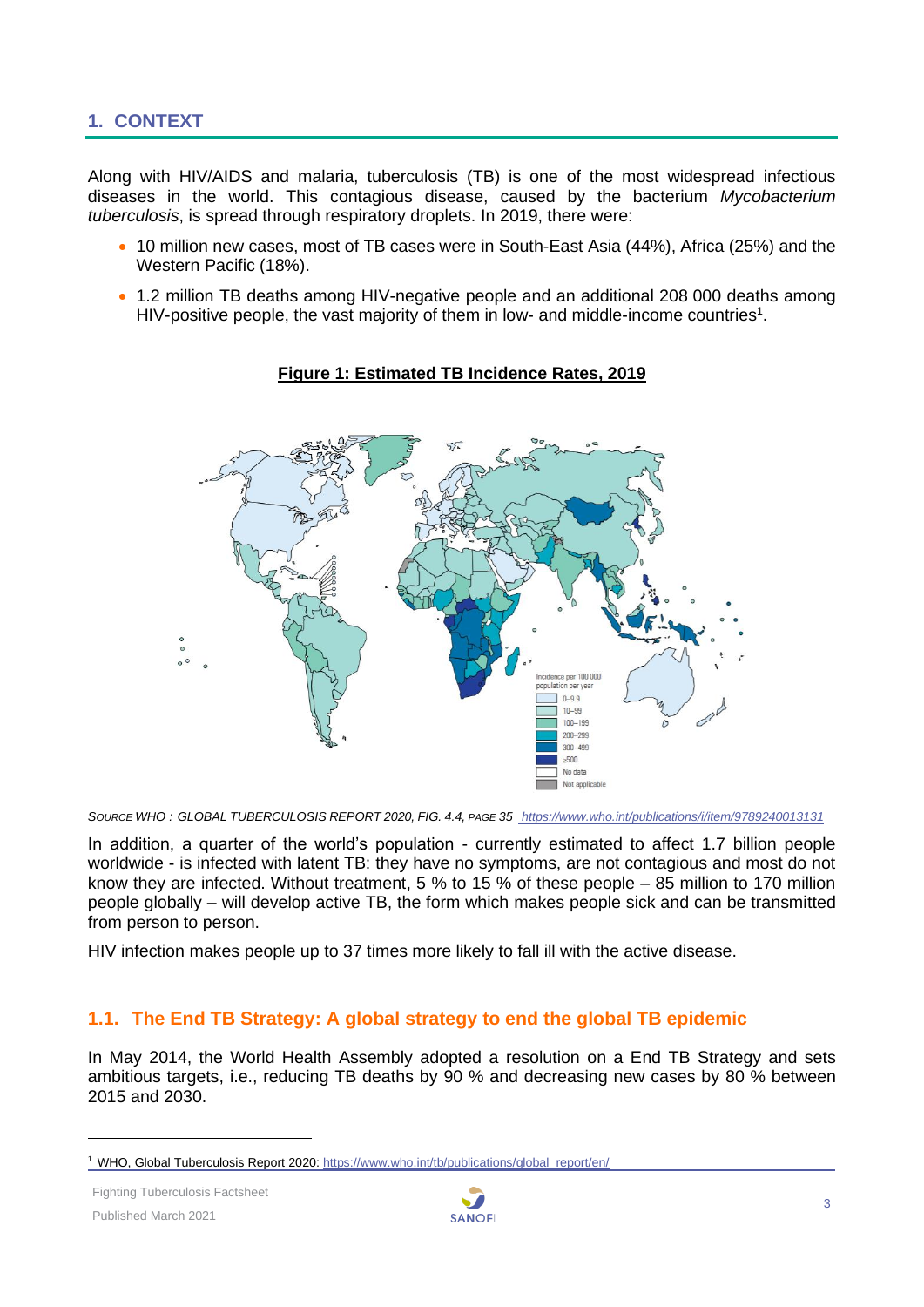The Strategy is composed of three pillars on integrated patient care and prevention, on all actors mobilization and healthcare systems transformation, and lastly on research and innovation's needs

. Sanofi supports this Strategy and takes action to contribute to reaching its ambitious targets.

In September 2018 was the first United Nations High Level meeting (UN-HLM) on tuberculosis. This meeting was a significant step forward by governments and all partners engaged in the fight against TB. The outcome was a political declaration agreed by all United Nations Member States, in which existing commitments to the Sustainable Development Goals (SDGs) and WHO's End TB Strategy were reaffirmed, and new ones added.

The political declaration included four new global targets :

- 1. Treat 40 million people for Tuberculosis disease in the 5-year period from 2018 to 2022 ;
- 2. Reach at least 30 million people with TB preventive treatment for a latent TB infection in the 5-year period from 2018 to 2022 ;
- 3. Mobilize at least US\$ 13 billion annually for universal access to TB diagnosis, treatment and care by 2022 ; and
- 4. Mobilize at least US\$ 2 billion annually for TB research.

# <span id="page-3-0"></span>**1.2. Major challenges to simplify treatment and fight resistant strains**

Standard treatment for TB consists of a combination of antibiotics taken daily, usually for six months: two months of treatment with four antibiotics, followed by four months with two antibiotics.

When administered properly, the treatment for TB is generally highly effective. However, for many patients it is difficult to comply with six months of treatment. Poor compliance not only puts the patients at risk of treatment failure, it also creates conditions that encourage the development of antibiotic-resistant bacteria.

Efforts are needed to simplify TB treatment by reducing the treatment duration.

Preventive TB therapy take 1 to 36 months and uptake is low. Research shows that patients are far more likely to complete shorter treatment courses.

Strains of *Mycobacterium tuberculosis* that are resistant to conventional treatments have begun to appear in the 80's. In 2019, 465 000 incident cases of rifampicin resistant TB were observed. .It is therefore crucial to stop the progression of resistance and to develop new treatments.

*For more information, see : https://www.who.int/tb/publications/global report/en/* 

# <span id="page-3-1"></span>**2. POLICY**

Sanofi Global Health is dedicated to conduct, in collaboration with its partners, initiatives for the most vulnerable populations in low and middle-income countries, to provide sustainable solutions to unmet medical needs in malaria, neglected tropical diseases, tuberculosis, diabetes, cardiovascular diseases, mental health and epilepsy.

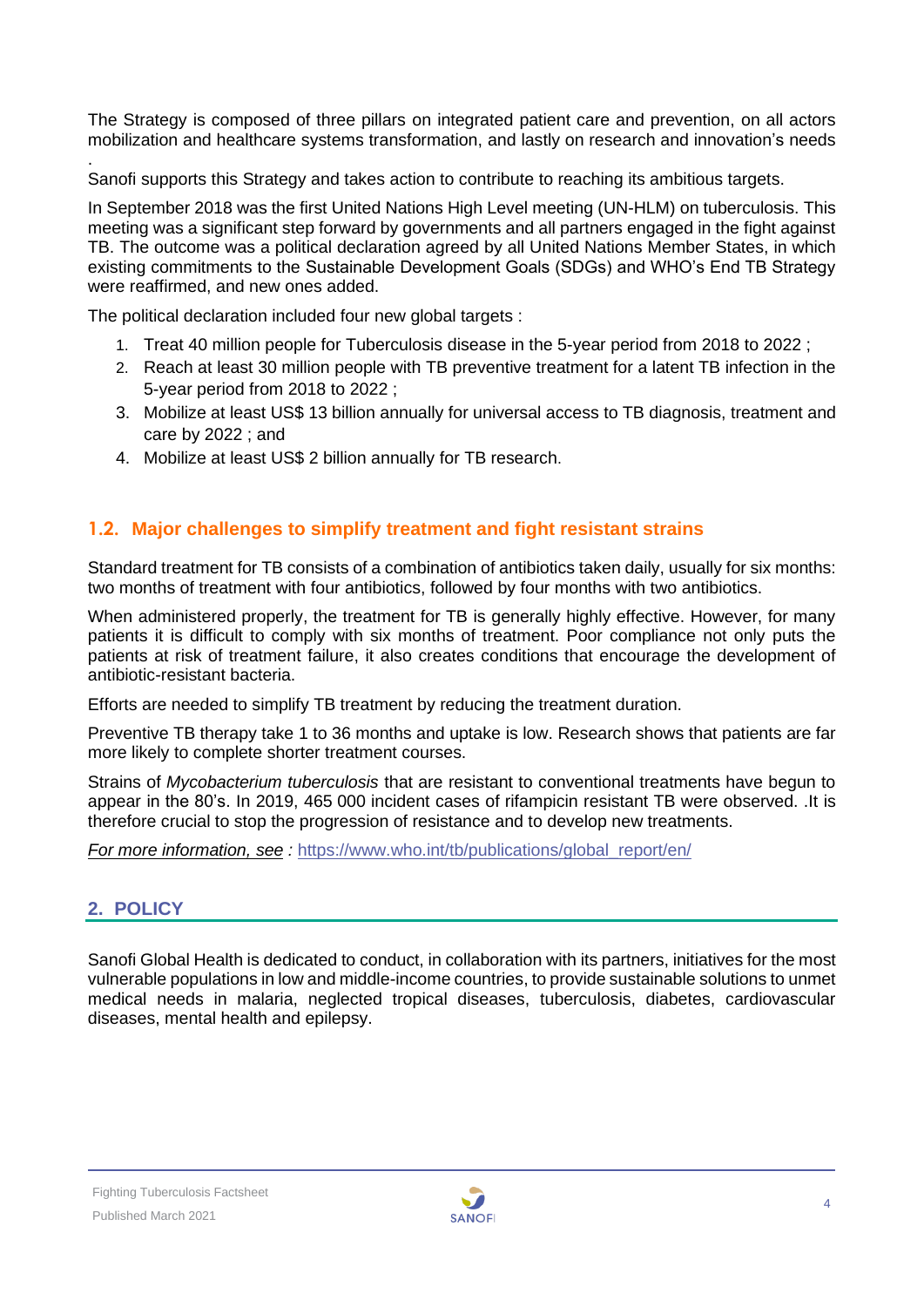Sanofi aims to contribute to the objective to end the epidemics of tuberculosis by 2030, as per Goal 3, target 3.3 of the Sustainable Development Goals.

Sanofi was the first company to manufacture rifampicin, a key antibiotic for the treatment of Tuberculosis that was isolated in 1957 by scientists at Lepetit Research Laboratories in Milan (Italy), now part of Sanofi.

The Company remains one of the key producers of this component in all drug-susceptible tuberculosis (DS-TB) treatments. Several of the company's manufacturing



facilities have developed and are currently producing a range of antibiotics to treat TB, which are distributed in many countries.

In 2011 rifapentine, a member of the rifamycin family, was shown by the US Centers for Disease Control and Prevention (CDC) to have the ability to simplify considerably the treatment of latent TB (LTBI).<sup>2</sup> The proposed development of rifapentine offers the prospect of simpler and shorter latent TB treatments, with the aim of improving patient compliance. A rifapentine-based regimen shortens treatment to 12 weekly doses in combination with another medicine, isoniazid. The World Health Organization (WHO) recommends the use of this regimen for treatment of latent TB infection in people living with HIV and contacts of TB cases of any age.

# <span id="page-4-0"></span>**3. ACTIONS**

# <span id="page-4-1"></span>**3.1. Tuberculosis treatment solutions**

Sanofi is one of the world's primary producers of rifampicin and manufactures rifampicin based fixeddose combinations of antibiotics used to treat DS-TB ; the company is also manufacturing rifapentine, an antibiotic of the rifamycin family.

# <span id="page-4-2"></span>**3.2. Simplifying tuberculosis treatment**

Fixed-dose combinations of drugs are recommended by WHO and greatly simplify TB treatments by reducing the number of pills to be ingested. Sanofi's current efforts are focused on endeavoring to simplify and shorten the course of treatment for non-resistant TB, both for LTBI and DS-TB.

In November 2014, the US Food and Drug Administration approved the indication of treatment of LTBI for rifapentine in combination with isoniazid, with a regimen of weekly rifapentine+isoniazid for three months (12 doses).

Since then, Rifapentine is also approved for LTBI indication in several other geographies mainly in low and middle income countries.

This new regimen, the 3HP regimen, is recommended in the WHO Guidelines on the Management of Latent Tuberculosis Infection released in October 2014. Rifapentine has been included on the Essential Medicines List since April 2015. Moreover, in January 2017, rifapentine was granted WHO prequalification.



<sup>2</sup> T.R. Sterling, M.E. Villarino, A.S. Borisov, et al. (2011). "Three Months of Once-Weekly Rifapentine and Isoniazid for M. tuberculosis Infection." *New England Journal of Medicine*, 365, pp.2155-66.